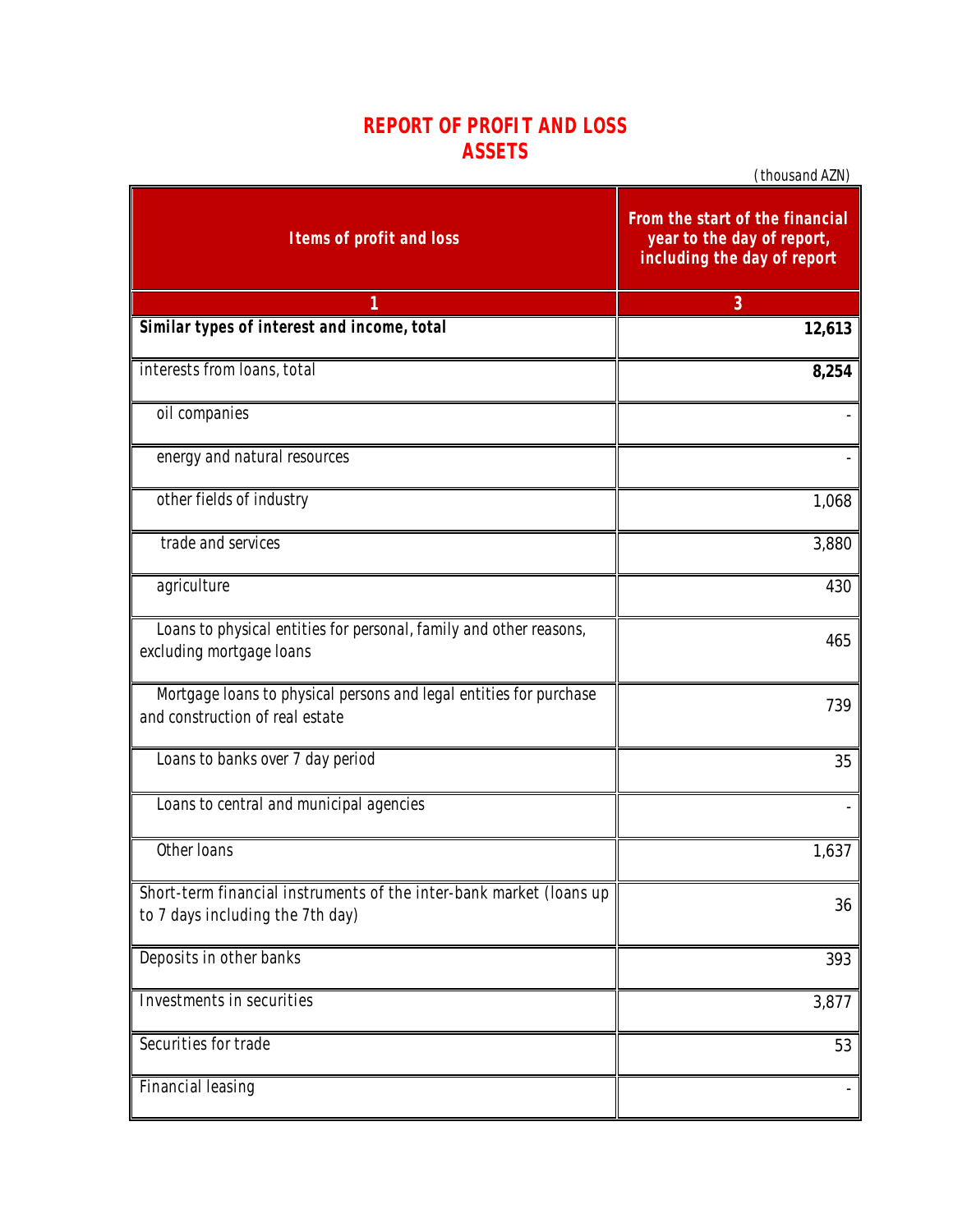| Interests and associated costs, total                                                                          | 3,418          |
|----------------------------------------------------------------------------------------------------------------|----------------|
| Deposit interests, total                                                                                       | 2,666          |
| Demand deposits of legal entities (including all current and check<br>accounts)                                | 55             |
| Demand deposits of physical persons                                                                            | 23             |
| Time deposits of legal entities and physical persons                                                           | 2,588          |
| Loans of the Central Bank                                                                                      | $\overline{2}$ |
| Short-term financial instruments of the inter-bank market (loans up<br>to 7 days including the 7th day)        |                |
| Deposits of banks                                                                                              | 299            |
| Loans to banks over 7 day period                                                                               | 330            |
| Loans obtained from international financial institution including<br>the loans of other financial institutions | 86             |
| Deposits and loans of central and municipal agencies                                                           |                |
| Mortgage Ioans received by the bank                                                                            |                |
| Subordination and similar debts liabilities issued by the bank                                                 |                |
| Other costs associated with the interests                                                                      | 34             |
| Net profit from the interest                                                                                   | 9,195          |
| Non-interest income, total                                                                                     | 2,846          |
| Commission income from accounts services                                                                       | 540            |
| Net profit from currency operations including the exchange rate                                                | 1,375          |
| Commission income from other types of service                                                                  | 61             |
| Other types of non-interest income                                                                             | 870            |
| 5. Non-interest costs, total                                                                                   | 5,031          |
| Salary and other types of compensation, total                                                                  | 1,936          |